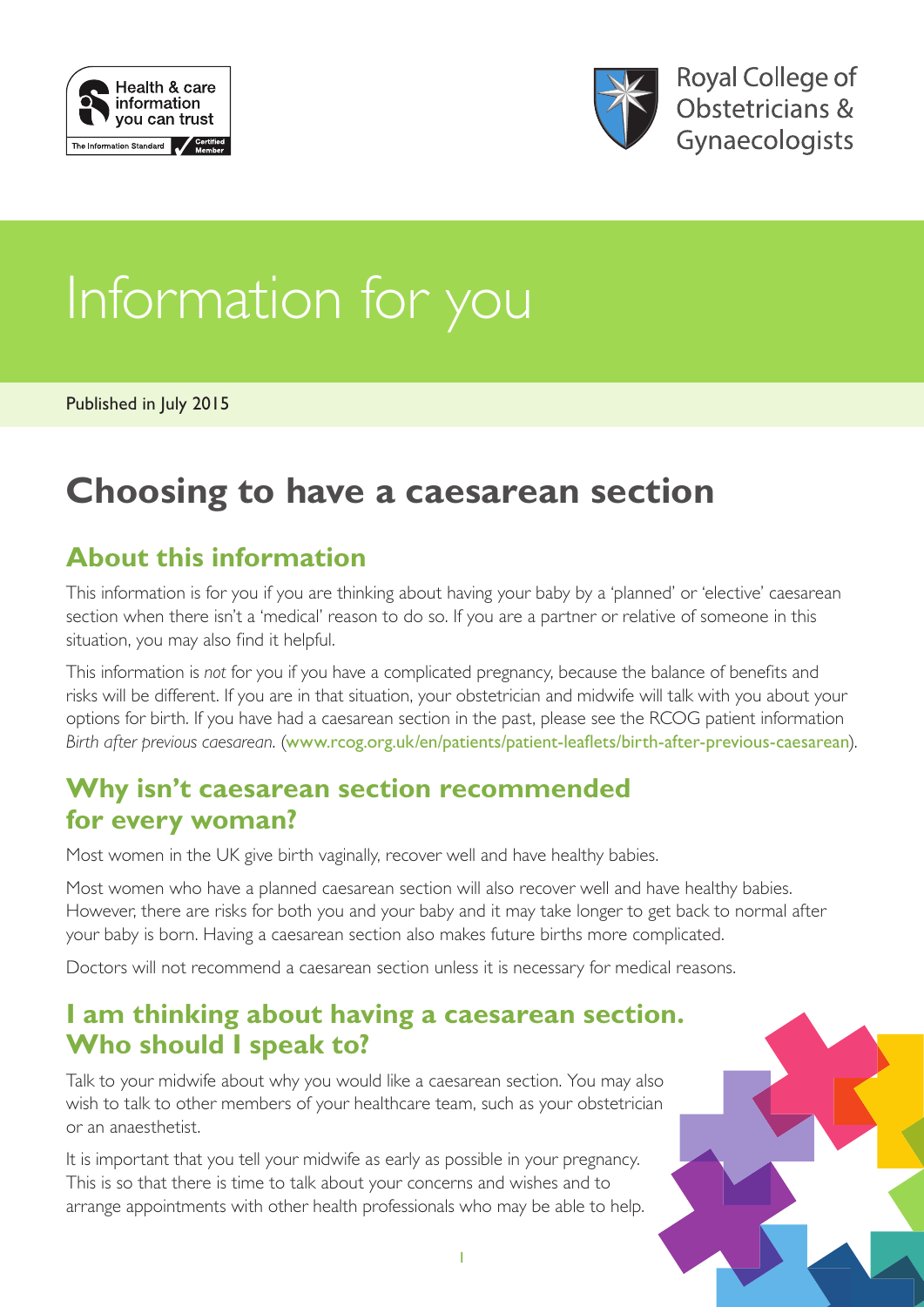Feel free to be honest about your feelings and concerns so that your midwife and obstetrician can give you the support you need to make a decision.

#### **Reasons why you may be thinking about having a caesarean section**

It is important that you explore the reasons why you are thinking of a caesarean section. There may be other options to consider, such as in the examples below:

- You may have had a complicated vaginal birth in the past. Talk to your midwife and obstetrician about your birth experience. They can explain that not all labours are the same. Going through your notes with someone and talking through what happened last time can help you make up your mind.
- You may believe that it is safer to have a caesarean section or have concerns that vaginal birth is more likely to damage your pelvic floor. You can find more information about the risks involved below.
- You may have anxieties about having a vaginal birth for the first time. Often talking through what happens during labour and birth, your choices for pain relief and hearing what support you will have may be enough to reassure you to think about a vaginal birth.
- You may have concerns about when you are likely to have your baby. For example, if your partner works away from home for long periods, you may think your only option is a caesarean section. In this situation you could consider having your labour started (which is known as being induced) instead. If you choose this option, your doctor or midwife will talk to you about the implications for you and your baby.
- You may have a fear of having a vaginal birth (tokophobia) or vaginal examinations. You may have had a previous traumatic experience such as rape or child abuse. You should have the opportunity to talk to a specialist who will help you manage your anxiety and therefore increase your ability to cope if you wish to try for a vaginal birth. These skills can be used to help you feel more in control.

Your obstetrician or midwife will explain the risks and benefits of caesarean section compared with a vaginal birth. They will ensure that you have the right support to help you choose the right birth for you and your family.

#### **What will a caesarean section mean for me and my baby?**

It is important that you consider the risks and benefits carefully. People view risk differently and how you view risk depends to a large extent on your own circumstances and experience. You can find out more information on risk from the RCOG patient information *Understanding how risk is discussed in healthcare* ([www.rcog.org.uk/en/patients/patient-leaflets/understanding-how-risk-is-discussed-in-healthcare](https://www.rcog.org.uk/en/patients/patient-leaflets/understanding-how-risk-is-discussed-in-healthcare/)).

#### **For you**

Having a planned caesarean section may make you feel more in control and avoid the anxieties and uncertainties of going into labour naturally. However, it is surgery and can have complications. It will also affect your future pregnancies (see below).

Although you should not feel any pain during the caesarean section (because you will have an anaesthetic), the wound will be sore for the first few days. One in 10 women will experience discomfort for the first few months.

The main risks when having a caesarean section include:

• wound infection  $-$  this is common and can take several weeks to heal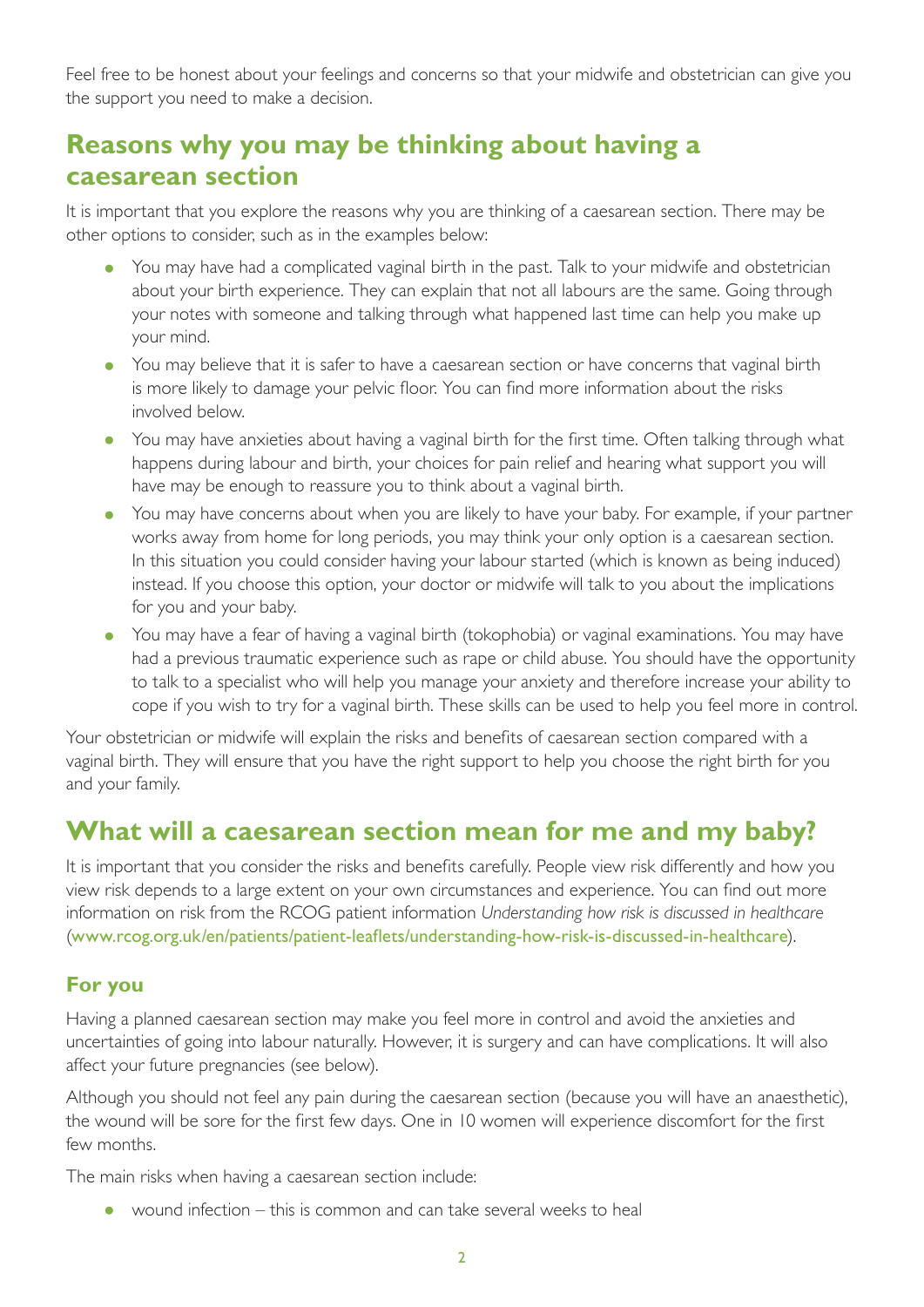- blood clots in the legs that can travel to the lungs (deep vein thrombosis and pulmonary embolism) – these are more common with a caesarean section; see RCOG patient information *Diagnosis and treatment of venous thrombosis in pregnancy and after birth* ([www.rcog.org.uk/en/](https://www.rcog.org.uk/en/patients/patient-leaflets/treatment-of-venous-thrombosis-in-pregnancy-and-after-birth/) [patients/patient-leaflets/treatment-of-venous-thrombosis-in-pregnancy-and-after-birth](https://www.rcog.org.uk/en/patients/patient-leaflets/treatment-of-venous-thrombosis-in-pregnancy-and-after-birth/)) and *Reducing the risk of venous thrombosis in pregnancy and after birth* ([www.rcog.org.uk/en/patients/](https://www.rcog.org.uk/en/patients/patient-leaflets/reducing-the-risk-of-venous-thrombosis-in-pregnancy-and-after-birth/) [patient-leaflets/reducing-the-risk-of-venous-thrombosis-in-pregnancy-and-after-birth](https://www.rcog.org.uk/en/patients/patient-leaflets/reducing-the-risk-of-venous-thrombosis-in-pregnancy-and-after-birth/))
- bleeding more than expected.

These risks are increased if you are overweight.

Serious complications are rare if it is your first caesarean section and it is planned in advance, as long as you are fit and healthy and are not overweight. However, serious complications become more common if you have repeated caesarean sections. See the section below on future births.

If you develop any complications, your recovery and stay in hospital will be longer.

#### **For your baby**

The most common problem affecting babies born by caesarean section is temporary breathing difficulty. Your baby is more likely to need care on the neonatal unit than a baby born vaginally.

There is a small risk of your baby being cut during the operation. This is usually a small cut that isn't deep. This happens in 1 to 2 out of every 100 babies delivered by caesarean section, but usually heals without any further harm. Thin adhesive strips may be needed to seal the wound while it heals.

Babies born by caesarean section are more likely to develop asthma in childhood and to become overweight.

#### **What about the effect on future births?**

If you choose to have a caesarean section, any future births are more likely to be by caesarean section as well. You should consider the size of the family you want because the risks increase with the number of caesarean sections you have. Two caesarean sections do not appear to have a higher complication rate, but three or more carry serious risks which include the following:

- Damage to your bowel or bladder (I in 1000 women) or ureter (the tube connecting the kidney to the bladder) (3 in 10 000 women).
- Extra procedures that may become necessary during the caesarean section such as a blood transfusion or emergency hysterectomy, particularly if there is heavy bleeding at the time of your caesarean section. A hysterectomy would mean you are unable to have any further children. The risk of needing to undergo a hysterectomy at the end of a subsequent pregnancy increases with each caesarean section but overall is still very low.
- If you have had two caesarean sections before and have a low placenta in your third pregnancy, you have a higher chance of a serious complication called placenta accreta. This is where the placenta does not come away as it should when your baby is delivered. If this is the case, you may lose a lot of blood and need a blood transfusion, and you are likely to need a hysterectomy. The risk of placenta accreta increases with each caesarean section.
- For reasons we don't yet understand, the chances of experiencing a stillbirth in a future pregnancy are higher if you have had a caesarean section (4 in 1000 women) compared with a vaginal birth (2 in 1000 women).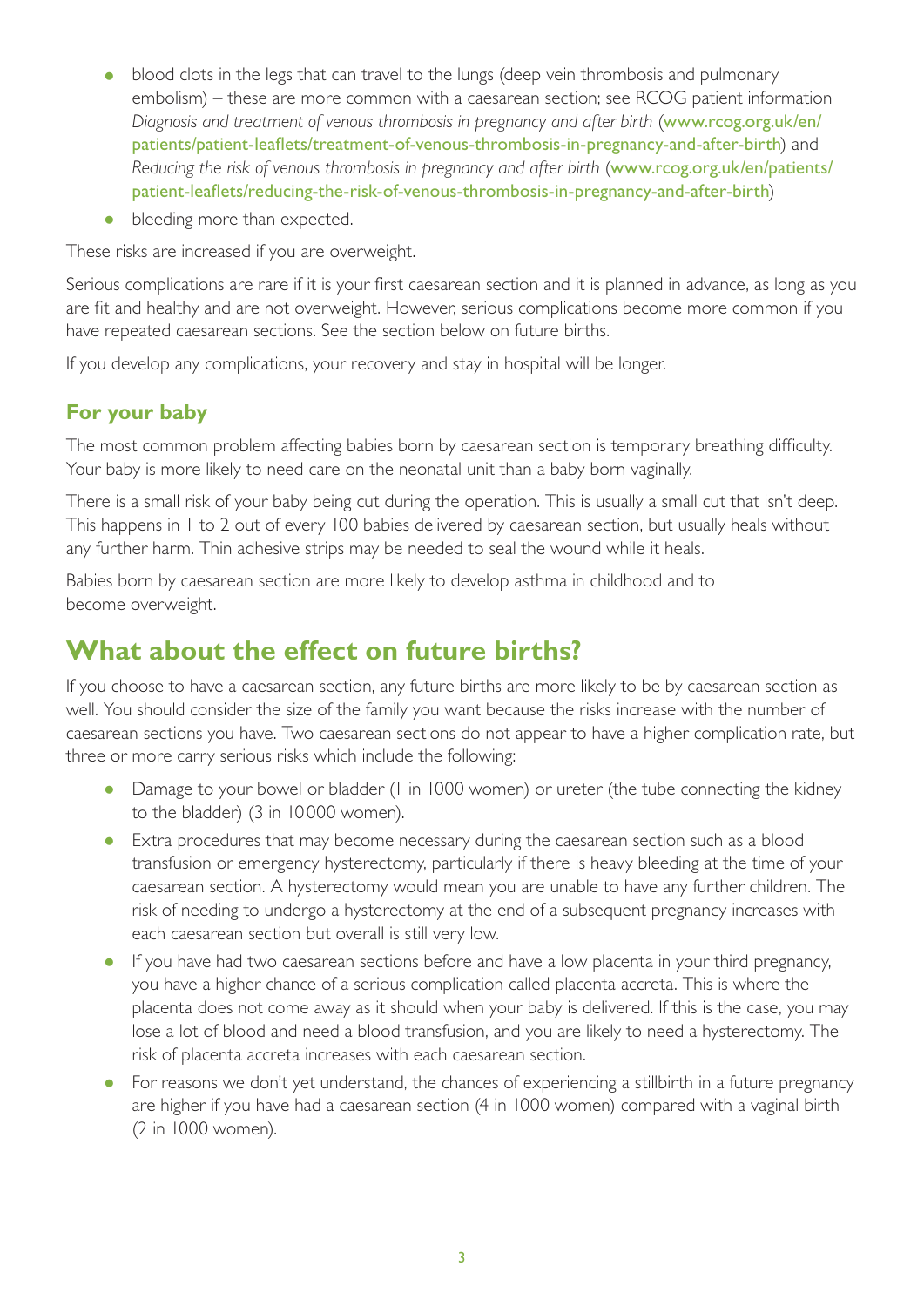### **How does a vaginal birth compare?**

Having a vaginal birth is usually straightforward, particularly if you have had a vaginal birth before. It is normal for the area between your vagina and anus (perineum) to feel sore and uncomfortable for a while after you have given birth. This is because this area will have stretched as your baby is born and you may have stitches.

Complications can also happen, especially with first births. These include the need for forceps or ventouse to help deliver your baby (for more information, see RCOG patient information *An assisted vaginal birth (ventouse or forceps)* ([www.rcog.org.uk/en/patients/patient-leaflets/assisted-vaginal-birth-ventouse-or](https://www.rcog.org.uk/en/patients/patient-leaflets/assisted-vaginal-birth-ventouse-or-forceps/)[forceps](https://www.rcog.org.uk/en/patients/patient-leaflets/assisted-vaginal-birth-ventouse-or-forceps/))), vaginal tears and an emergency caesarean section.

Heavy bleeding in the first few days is more likely with a vaginal birth than with a caesarean section. However, there is generally more blood lost with a caesarean section overall.

#### **What are the benefits of having a vaginal birth?**

If you do have a vaginal birth, it is worth remembering that:

- you are more likely to be able to have skin-to-skin contact with your baby immediately after birth and to be able to breastfeed successfully
- your recovery is likely to be quicker, you should be able to get back to everyday activities more quickly and you should be able to drive sooner
- if you have had a vaginal birth with your first baby, future labours are usually much shorter and the risks are very low to you and your baby.

#### **I've thought about it carefully and I still want a caesarean section**

If you are certain that you do not want a vaginal birth and understand the risks of a caesarean section and the impact on future births, you can ask for a caesarean section. If your obstetrician does not feel that he or she can support your decision to have a caesarean section, you can ask to be referred to another consultant to discuss this. There are maternity units that do not offer caesarean section on request and therefore you may be referred to a different maternity unit.

#### **If I choose a caesarean section, when will it be done?**

You will usually be offered a date after 39 weeks of pregnancy. Babies born by caesarean section earlier than this are more likely to need to be admitted to the neonatal unit for help with their breathing.

The planned date might have to be changed, if someone else's need is more urgent. If this is the case, the doctors and midwives will arrange a new date with you.

#### **What anaesthetic will I have?**

There are two types of anaesthetic. You can be either awake (a regional anaesthetic) or asleep (a general anaesthetic). The majority of women having a planned caesarean section will have a regional anaesthetic (a spinal anaesthetic or an epidural, or a combination of the two). This is where you are awake and will not feel pain although you may feel pulling or pressure in your lower body. It is usually safer for you and your baby than a general anaesthetic and allows you and your partner to experience the birth together.

You will have an opportunity to discuss your anaesthetic with an anaesthetist. For more information on the different types of anaesthetic and risks of each, see [www.labourpains.com](http://www.labourpains.com), which is the public information website of the Obstetric Anaesthetists' Association.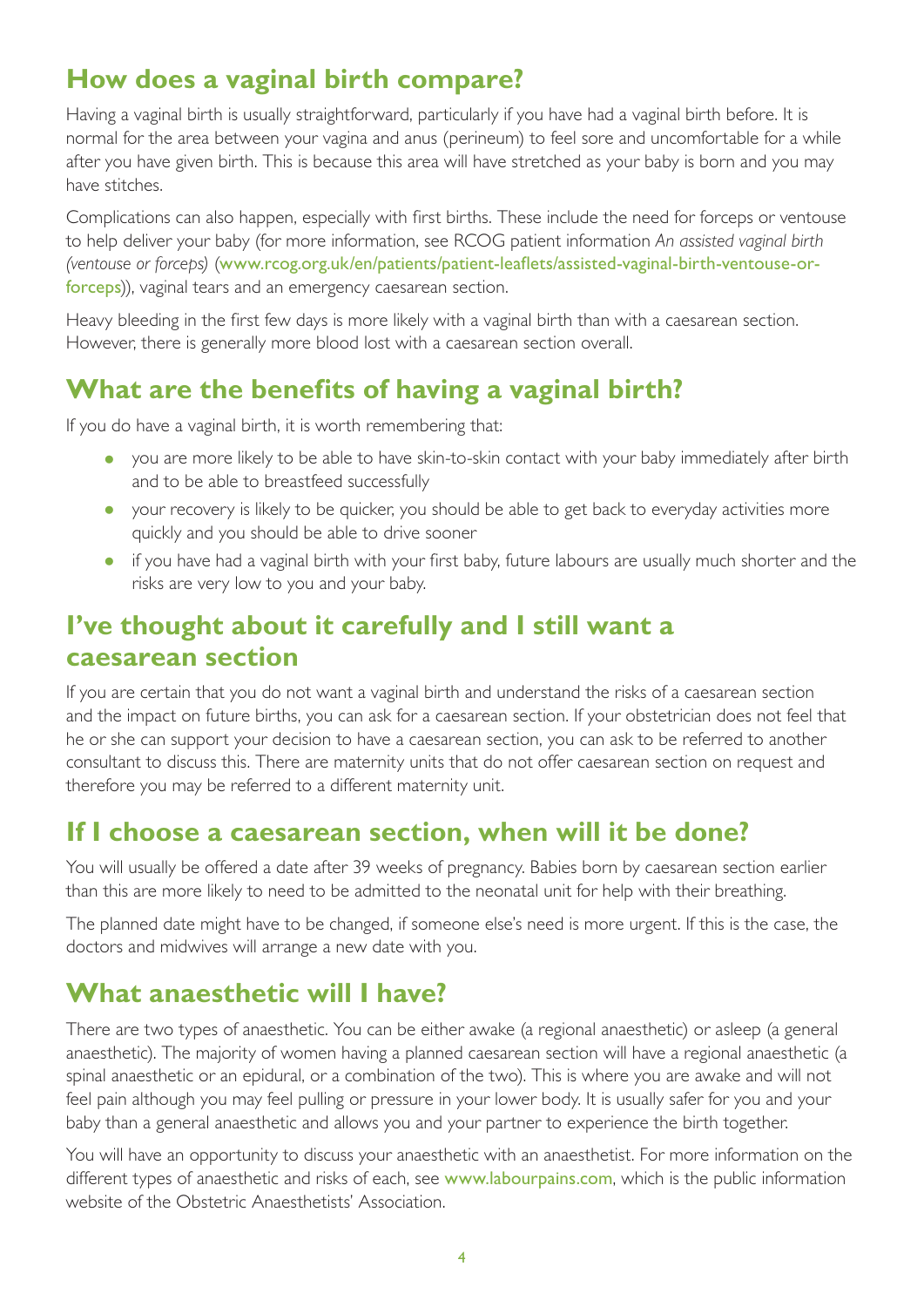#### **Can I still have a caesarean section if I go into labour before the planned date for my operation?**

One in 10 women go into labour before the date of their planned caesarean section. lf there is no 'medical' need for a caesarean section, you are likely to be offered the chance to continue in labour and aim for a vaginal birth, particularly if labour is advanced. Your midwife and doctor will discuss this with you at the time.

If you still decide to have the caesarean section as planned, it will be performed as soon as possible.

## **Key points**

- Most women in the UK give birth vaginally, recover well and have healthy babies.
- Although there are risks with a vaginal birth, if you have had a vaginal birth with your first baby, future labours are usually much shorter and the risks are very low for you and your baby.
- Most women who have a planned caesarean section will also recover well and have healthy babies but there are risks for both you and your baby and it takes longer to get back to normal after your baby is born.
- Having a caesarean section may make future births more complicated.

### **Making a decision**



## **Further information**

NHS Choices – Caesarean section: [www.nhs.uk/Conditions/Caesarean-section/Pages/Introduction.aspx](http://www.nhs.uk/Conditions/Caesarean-section/Pages/Introduction.aspx) NICE guideline on caesarean section: [www.nice.org.uk/guidance/cg132/informationforpublic](http://www.nice.org.uk/guidance/cg132/informationforpublic)